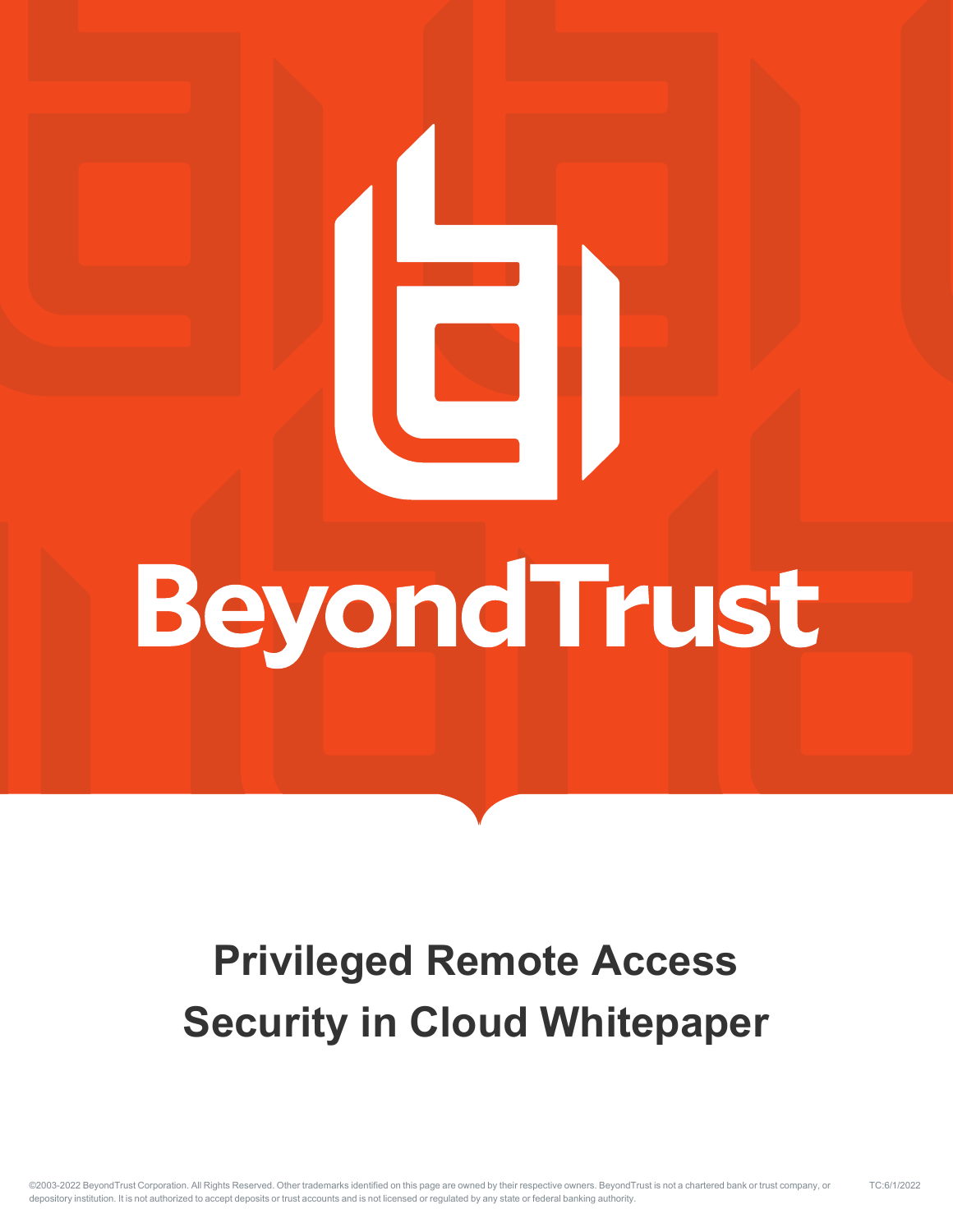# **Table of Contents**

| Credential Management in BeyondTrust Privileged Remote Access (Cloud)  7 |
|--------------------------------------------------------------------------|
|                                                                          |
|                                                                          |
|                                                                          |
|                                                                          |
| Validation of BeyondTrust Privileged Remote Access (Cloud)  11           |

<sup>©2003-2022</sup> BeyondTrust Corporation. All Rights Reserved. Other trademarks identified on this page are owned by their respective owners. BeyondTrust is not a chartered bank or trust company, or depository institution. It is not authorized to accept deposits or trust accounts and is not licensed or regulated by any state or federal banking authority. TC: 6/1/2022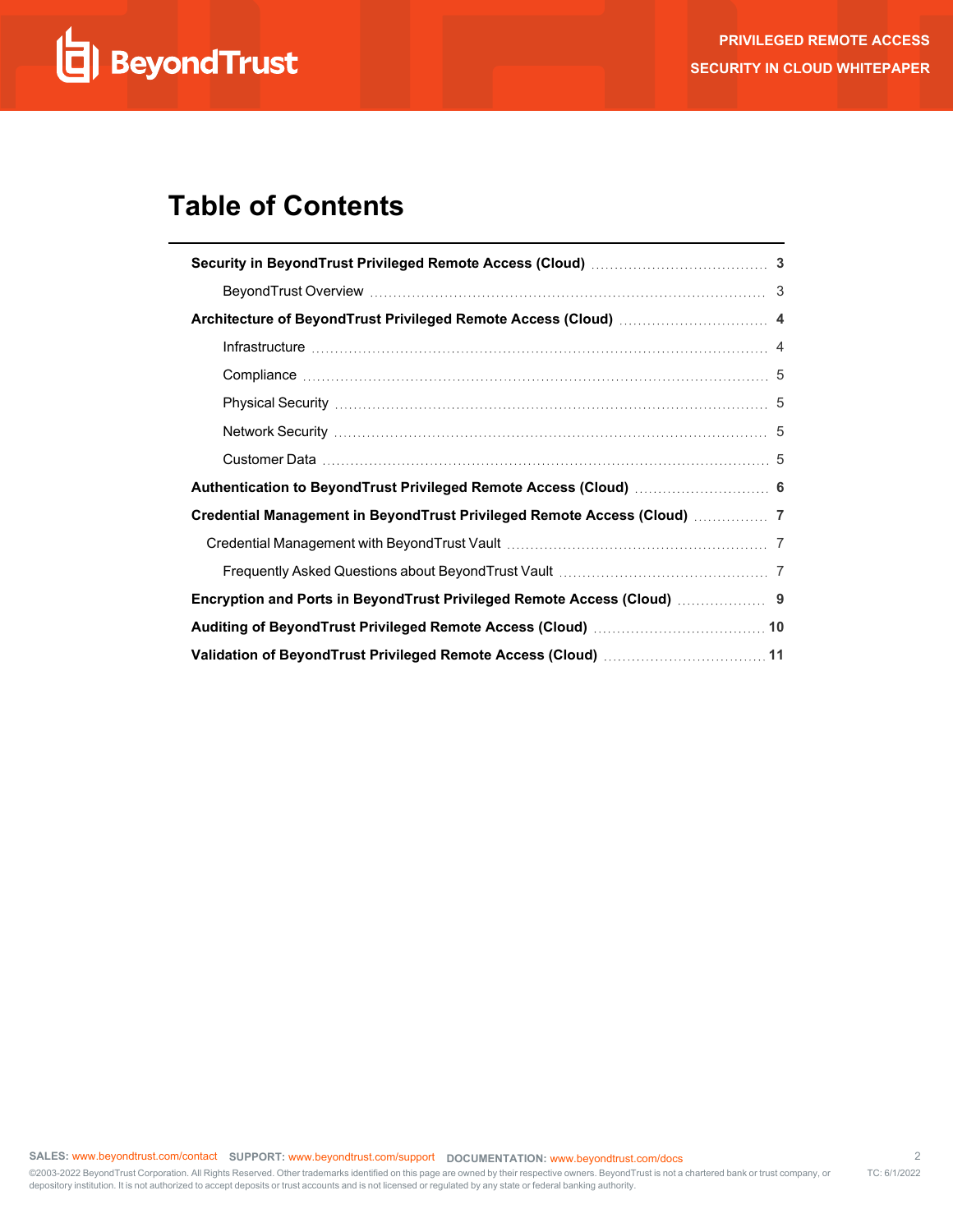# <span id="page-2-0"></span>**Security in BeyondTrust Privileged Remote Access (Cloud)**

The purpose of this document is to help technically-oriented professionals understand the security-related value BeyondTrust can bring to your organization. BeyondTrust can help your organization stay secure and compliant, while improving the efficiency and success of your organization with a better user experience.

#### <span id="page-2-1"></span>**BeyondTrust Overview**

BeyondTrust connects and protects people and technology with leading secure access solutions that strengthen security while increasing productivity. BeyondTrust Privileged Remote Access lets you control access to critical systems without hindering the work privileged users need to perform. You can define how users connect, monitor sessions in real time, and record every session for a detailed audit trail.

BeyondTrust Privileged Remote Access integrates with external user directories, such as LDAP, for secure user management. BeyondTrust also integrates with leading systems management and identity management solutions and includes an API for deeper integration.

BeyondTrust enables remote access to multiple operating systems, including Windows, Mac, various Linux distributions, and mobile operating systems. BeyondTrust also enables remote control of various kinds of systems, including laptops, desktops, servers, kiosks, point-of-sale systems, smartphones, and network devices.

BeyondTrust mediates connections between users and remote systems, allowing file downloads/uploads, remote control of desktops, and access to system information and diagnostics, the command line, and the registry editor.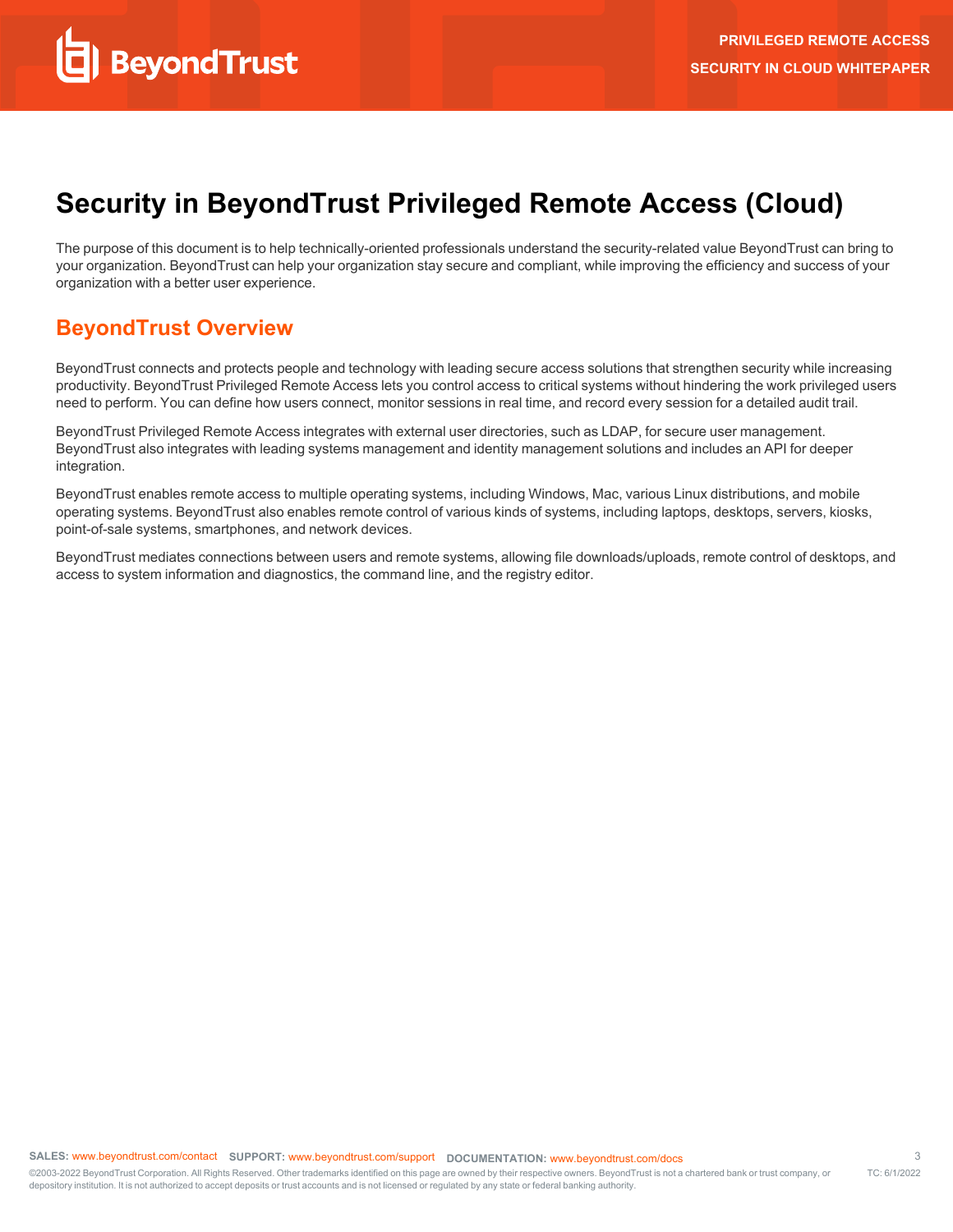# <span id="page-3-0"></span>**Architecture of BeyondTrust Privileged Remote Access (Cloud)**

## <span id="page-3-1"></span>**Infrastructure**

The BeyondTrust Cloud infrastructure is currently spread across six Tier 3 or higher data centers. BeyondTrust customers can designate a regional data center to host their BeyondTrust solution so that performance is not hindered by geographic distance between users of the solution. All data centers leverage advanced electrical and cooling systems and N+1 redundancy with uninterruptable power solutions and generator backup. The data centers have advanced networking capabilities such as 10Gb+ connectivity and a 40Gb+ core network.

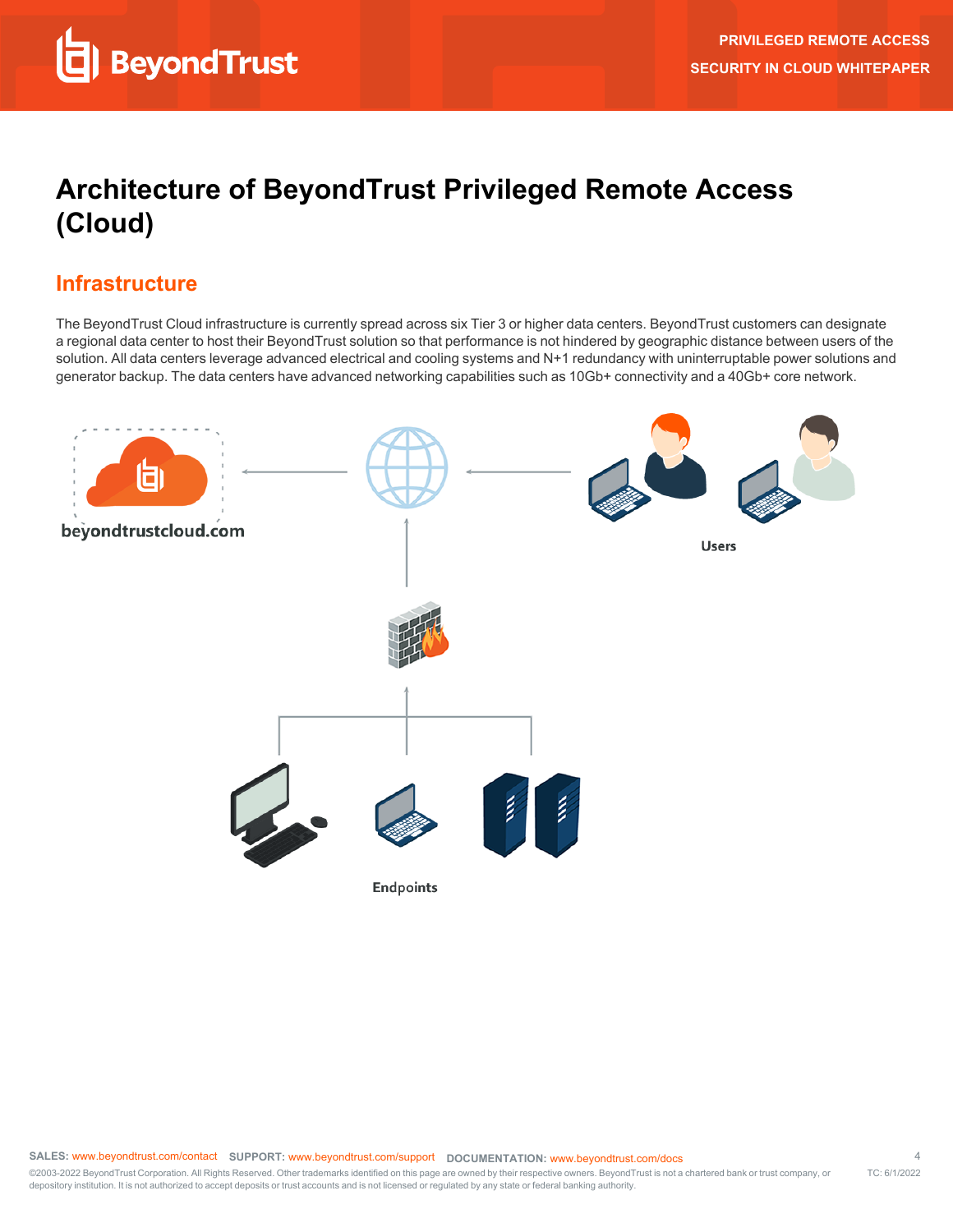## <span id="page-4-0"></span>**Compliance**

Data centers hosting the BeyondTrust Cloud have achieved ISO/IEC 27001 certification of its information security management systems. Additionally all data centers have completed the following examinations:

- SOC II Type 1
- $\cdot$  SSAE 16
	- o SOC 1 Type II
	- o SOC 2 Type II

<span id="page-4-1"></span>They are also Privacy Shield certified to meet European Data Privacy compliance regulations.

# **Physical Security**

All BeyondTrust Cloud servers are housed in data centers that employ a high standard of physical protection. The measures include multiple levels of physical security, such as:

- Man traps / air lock
- Badged access
- Securely locked cages
- Biometric access
- Securely isolated storage area
- 24/7 security personnel on duty

#### <span id="page-4-2"></span>**Network Security**

The network architecture is built to protect all entry points assigned to customers. Highly-available edge gateways and segmented network components are dedicated and configured in BeyondTrust. The infrastructure is continuously monitored, and vulnerability testing is conducted regularly by internal security staff.

#### <span id="page-4-3"></span>**Customer Data**

All customer data is confined to a dedicated instance of BeyondTrust allocated to your organization. The data physically and logically resides in a siloed BeyondTrust instance and is not shared between customers. This unique approach to the segregation of customers keeps your data safe.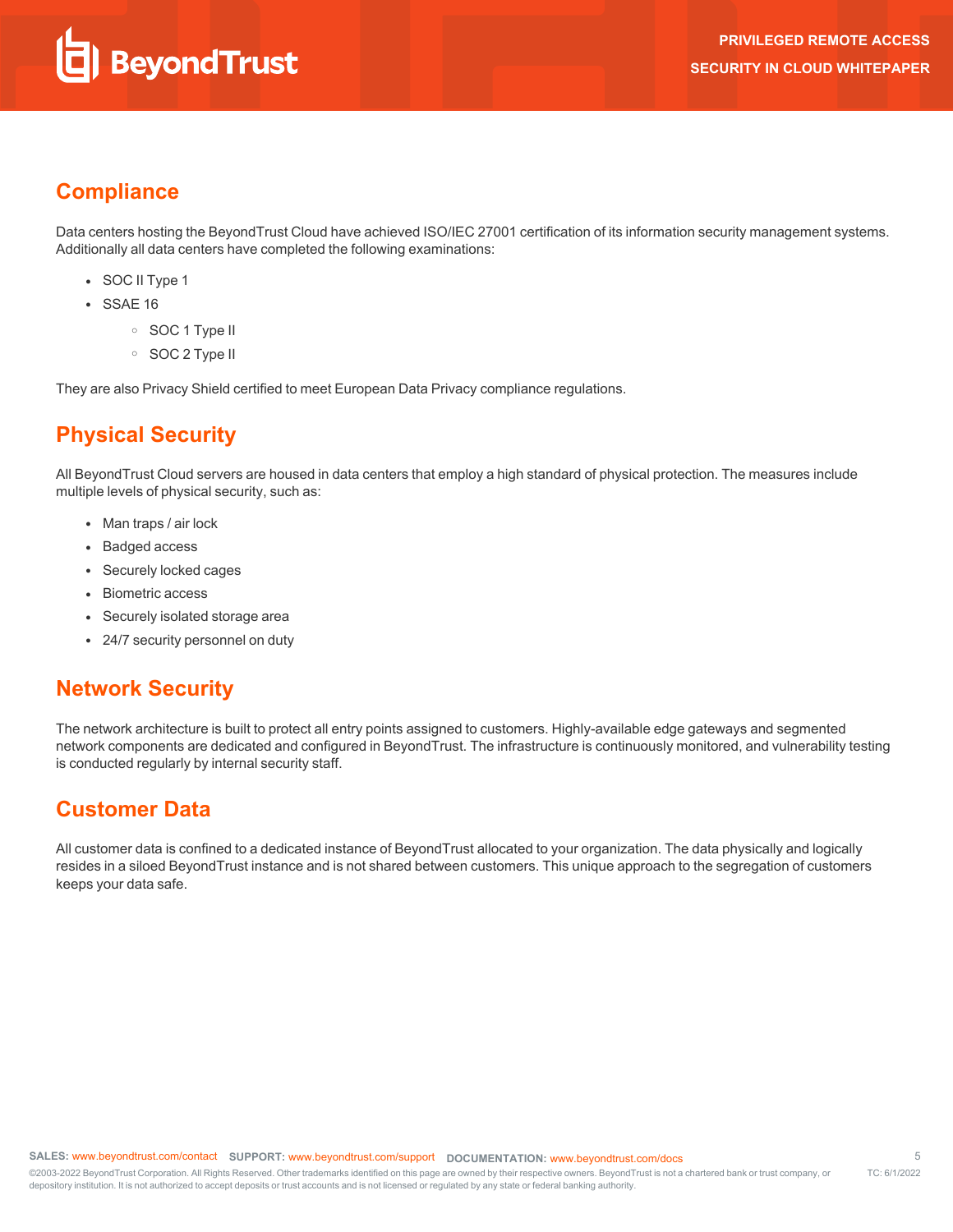# <span id="page-5-0"></span>**Authentication to BeyondTrust Privileged Remote Access (Cloud)**

BeyondTrust may be provisioned for locally defined BeyondTrust user accounts or can be integrated into existing authentication sources. For instance, a commonly integrated authentication source is Microsoft Active Directory. When using a directory such as this, all authentication follows the existing controls and processes in place for safeguarding user accounts.

Additional security providers are available that allow for user authentication using Kerberos or SAML (for single sign-on) or using RADIUS (for multi-factor authentication). Each of these providers can be configured to use LDAP groups to set the permissions for the user, allowing you to map existing LDAP groups to teams in BeyondTrust.

There are a large number of granular permissions that can be granted to users. These permissions determine which features in BeyondTrust a user has access to.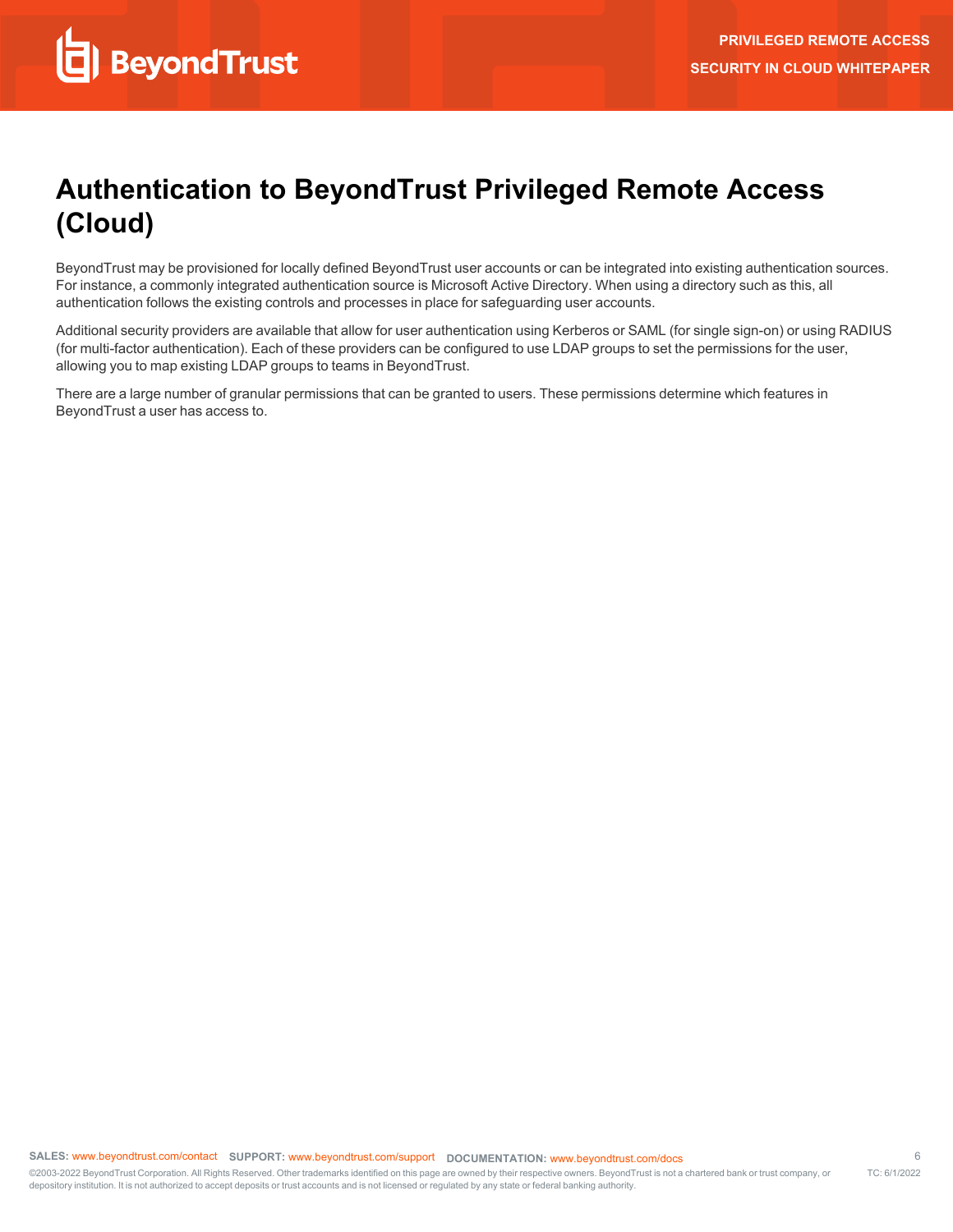# <span id="page-6-0"></span>**Credential Management in BeyondTrust Privileged Remote Access (Cloud)**

BeyondTrust Privileged Remote Access can be integrated with an Endpoint Credential Manager (ECM) to improve password security for privileged users and vendors.

An ECM functions as the middleware for communication, and the ECM can be used to integrate BeyondTrust Privileged Remote Access with password vaults.

Credential injection is a built-in feature of BeyondTrust Privileged Remote Access. It allows administrators and privileged users to seamlessly inject credentials into systems without exposing plain text passwords, and this feature can also be used with third-party vault tools.

# <span id="page-6-1"></span>**Credential Management with BeyondTrust Vault**

BeyondTrust Vault is a credential store that exists on the B Series Appliance, enabling discovery of and access to privileged credentials. You can manually add privileged credentials, or you can use the built-in discovery tool to scan and import Active Directory and local accounts into BeyondTrust Vault.

BeyondTrust Vault fits seamlessly with service desk workflow because it is integrated directly with the Privileged Remote Access solution. Technicians do not have to learn to use another tool or even exit BeyondTrust to retrieve passwords. With just one click in the BeyondTrust representative console, users can simply select the correct credential from the dropdown and log directly into a remote system - without ever having to know or even see the actual password.

# <span id="page-6-2"></span>**Frequently Asked Questions about BeyondTrust Vault**

#### **What communication pathways are used with BeyondTrust Vault (ports, protocols, connection types, etc.)?**

- <sup>l</sup> **Active Directory and Discovery:**
	- o By default, discovery occurs over LDAP via the Active Directory Service Interface (ADSI) on port 389.
	- o If LDAPS is enabled, Active Directory queries run over LDAP under an SSL/TLS layer on port 636, unless another port is specified. This transport-layer security encrypts all data communicated to and from Active Directory.

#### <sup>l</sup> **Windows Local Discovery:**

- Local Windows accounts are discovered via a series of calls directly to Windows APIs.
- o These APIs use Remote Procedure Calls (RPCs) and named pipes as the network protocol.
- o The RPC process translates the request parameters as well as any response data into a standard, encoded format for transmission.
- o Protection is negotiated at the operating system level.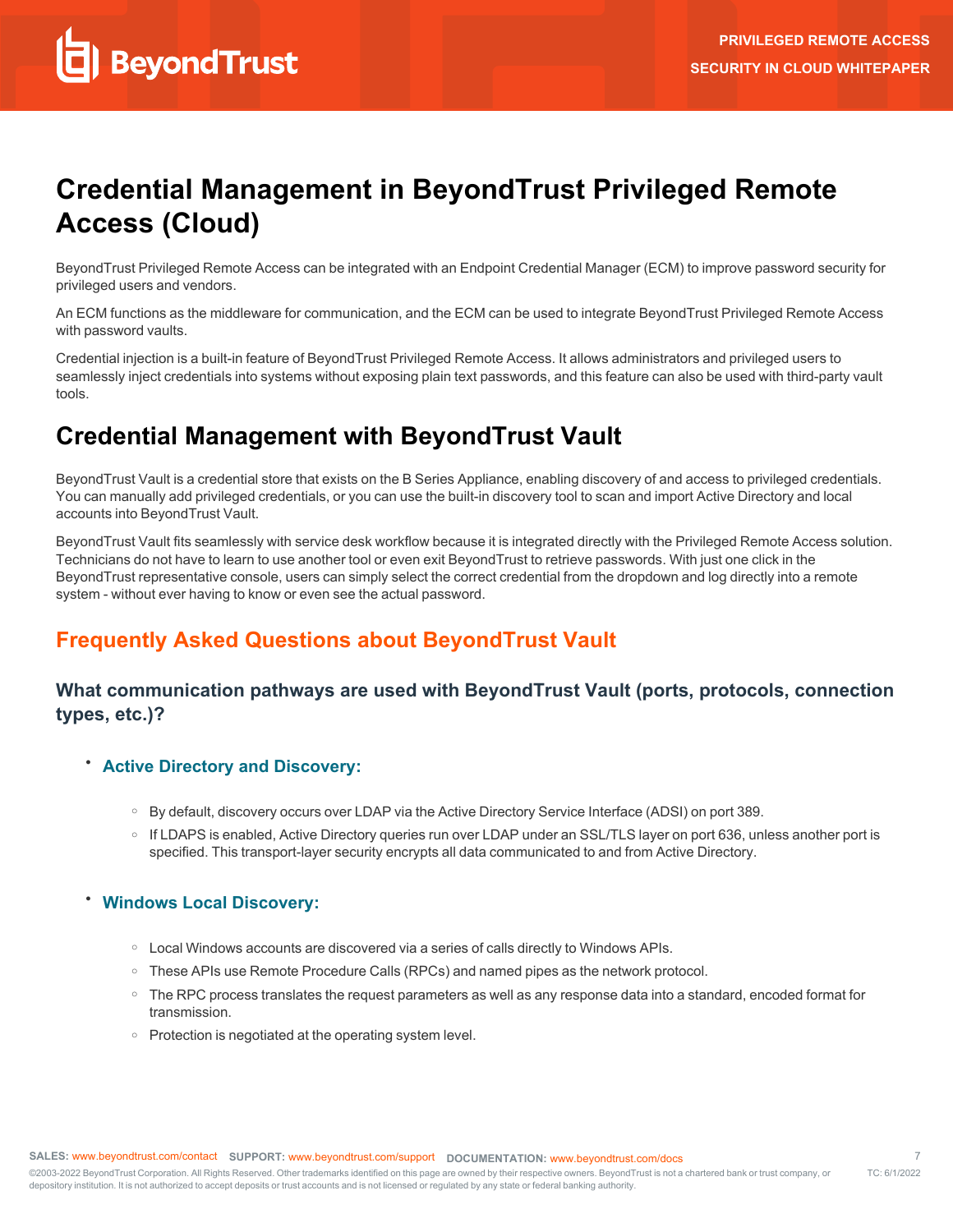#### **Where does encryption for BeyondTrust Vault occur?**

- Passwords and private SSH keys are encrypted at rest using AES-256-GCM in addition to any full disk encryption enabled for the B Series Appliance.
- Passwords and private SSH keys are encrypted in transit using an ephemeral public+private key pair when used for injection. This encryption occurs in addition to Privileged Remote Access's use of TLS to encrypt communication among all BeyondTrust components, such as the B Series Appliance, Jumpoint, customer client, etc.
- Passwords are encrypted in transit by TLS.
- Passwords used by Jumpoints to authenticate with Active Directory are never sent in plaintext to Active Directory.

#### **Where is the Vault encryption key stored? Can it be accessed via /login or /appliance?**

- The Vault encryption key is needed to decrypt credentials managed by BeyondTrust Vault. This key is stored in one of the credential stores configured on the appliance.
- <sup>l</sup> The encryption key can be backed up by going to **/login > Management > Software Management > Backup Vault Encryption Key**. The backup file format used for the encryption key is the same .nsb file format used for configuration and reporting data.

#### **Is the BeyondTrust application database encrypted, and if so, how?**

• BeyondTrust Vault stores data in an encrypted format in the database. If full disk encryption is enabled for your B Series Appliance, the BeyondTrust application database is also encrypted. However, this is independent of the encryption performed by BeyondTrust Vault.

#### **What best practices are recommended to maintain the highest level of security across all points of connection (discovery, injections, support, etc)?**

- BeyondTrust recommends using a valid CA-signed SSL certificate to protect communication among all BeyondTrust components.
- Jumpoints should run on a system only a few privileged users have permissions to access.

*For more information about Jumpoints, please see Privileged Remote Access Jumpoint Guide: [Unattended](https://www.beyondtrust.com/docs/privileged-remote-access/how-to/jumpoint/index.htm) Access to* 1 *[Computers](https://www.beyondtrust.com/docs/privileged-remote-access/how-to/jumpoint/index.htm) in a Network at <https://www.beyondtrust.com/docs/privileged-remote-access/how-to/jumpoint/index.htm>.*

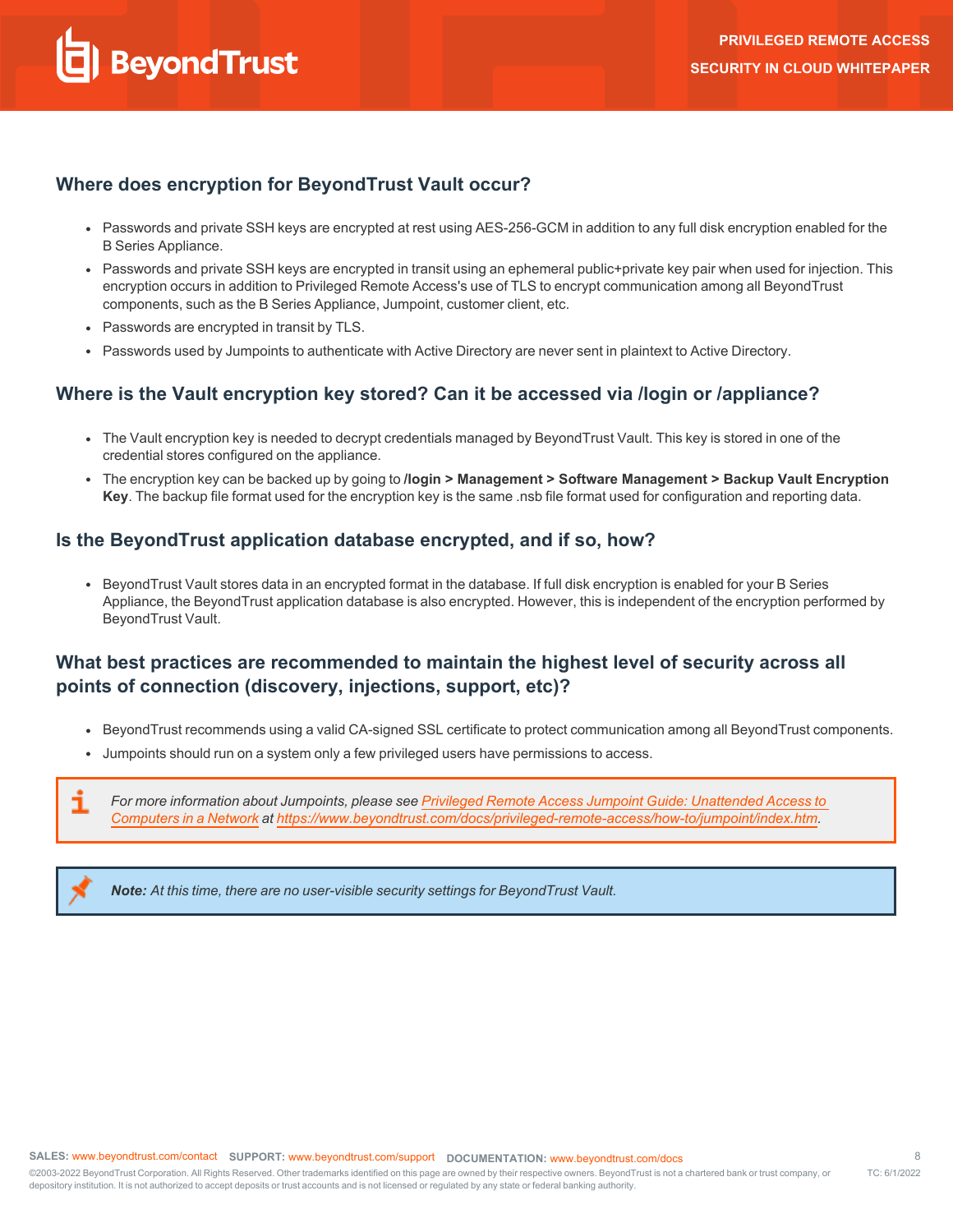# <span id="page-8-0"></span>**Encryption and Ports in BeyondTrust Privileged Remote Access (Cloud)**

BeyondTrust can be configured such that it enforces the use of SSL for every connection made to the site. BeyondTrust requires that the SSL certificate being used to encrypt the transport is valid.

BeyondTrust can natively generate certificate signing requests. Configuration options also are available to disable the use of TLSv1 and/or TLSv1.1. BeyondTrust always has TLSv1.2 enabled to ensure proper operation of the software. Available cipher suites can be enabled or disabled and reordered as needed to meet the needs of your organization.

The BeyondTrust software itself is uniquely built for each customer. As part of the build, an encrypted license file is generated that contains the site Domain Name System (DNS) name and the SSL certificate, which is used by the respective BeyondTrust client to validate the connection that is made to the Cloud site.

The chart below highlights the required ports and the optional ports. Note that there is very minimal port exposure of the BeyondTrust Cloud infrastructure. This drastically reduces the potential exposed attack surface of the site.

Below are example firewall rules for use with BeyondTrust Cloud, including port numbers, descriptions, and required rules.

| <b>Firewall Rules</b>                                     |                                                                                                 |  |
|-----------------------------------------------------------|-------------------------------------------------------------------------------------------------|--|
| Internal Network to the BeyondTrust Cloud Instance        |                                                                                                 |  |
| TCP Port 443 (required)*                                  | Used for all session traffic.                                                                   |  |
| <b>BeyondTrust Cloud Instance to the Internal Network</b> |                                                                                                 |  |
| TCP Port 25, 465, or 587 (optional)                       | Allows the B Series Appliance to send admin mail alerts. The port is set in SMTP configuration. |  |
| TCP Port 443 (optional)                                   | B Series Appliance to web services for outbound events.                                         |  |

<sup>©2003-2022</sup> BeyondTrust Corporation. All Rights Reserved. Other trademarks identified on this page are owned by their respective owners. BeyondTrust is not a chartered bank or trust company, or depository institution. It is not authorized to accept deposits or trust accounts and is not licensed or regulated by any state or federal banking authority. TC: 6/1/2022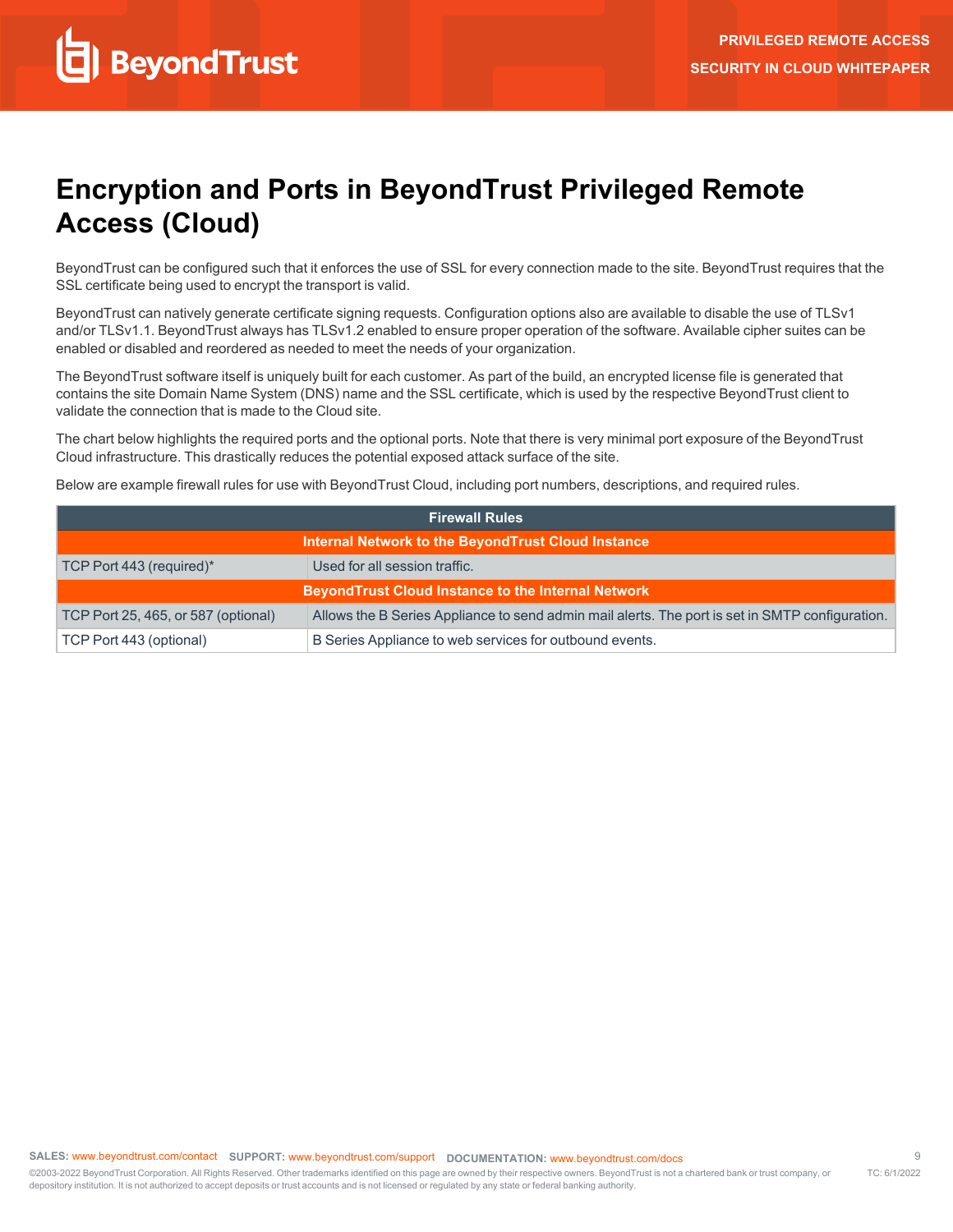# <span id="page-9-0"></span>**Auditing of BeyondTrust Privileged Remote Access (Cloud)**

BeyondTrust provides two types of session logging. All the events of an individual session are logged as a text-based log. This log includes users involved, session tools used, chat transcripts, system information, and any other actions taken by the BeyondTrust user. This data is available on the B Series Appliance in an un-editable format for up to 90 days, but it can be moved to an external database using the BeyondTrust API or the BeyondTrust Integration Client. All sessions are assigned a unique session ID referred to as an LSID. The session LSID is a 32-character string that is a unique GUID for each session. The LSID is stored as part of each session log for every session conducted.

BeyondTrust also allows enabling video session recordings. This records the visible user interface of the endpoint screen for the entire screen sharing session. The recording also contains metadata to identify who is in control of the mouse and keyboard at any given time during the playback of the recorded session. The period of time these recordings remain available depends on the amount of session activity and the available storage, up to 90 days maximum. As with the session logging, these recordings can be moved to an external file store using the BeyondTrust API or the BeyondTrust Integration Client.

The BeyondTrust Integration Client can be used to export data from the site and store it if needed to comply with security policies. BeyondTrust can also be configured to store data for a shorter period of time to help comply with security policies.

The Integration Client (IC) is a Windows application that uses the BeyondTrust API to export session logs, recordings, and backups from the BeyondTrust Cloud site according to a defined periodic schedule. The IC uses plug-in modules to determine the repository for the exported data.

BeyondTrust provides two IC plug-in modules. One handles export of reports and video recordings to a file system destination. The second exports select report information (a subset of the entire data collection) to a Microsoft SQL Server database. Setup of the IC for SQL Server includes all of the procedures needed to automatically define the necessary database, tables, and fields.

In practice, the Integration Client is used to export session data that must be retained for legal and compliance reasons. The reports and recordings are archived in a file system, indexed by session IDs. Data stored in the SQL Server tables may be queried to locate the BeyondTrust session ID corresponding to given search criteria such as date, user, or IP address.

All authentication events, such as when a user logs into the access console or accesses the /login interface, generate a syslog event which can be logged on a syslog server. Additionally, any configuration change that is made to the BeyondTrust Cloud instance also generates a syslog event showing the change that was made and by which user.

depository institution. It is not authorized to accept deposits or trust accounts and is not licensed or regulated by any state or federal banking authority.

©2003-2022 BeyondTrust Corporation. All Rights Reserved. Other trademarks identified on this page are owned by their respective owners. BeyondTrust is not a chartered bank or trust company, or